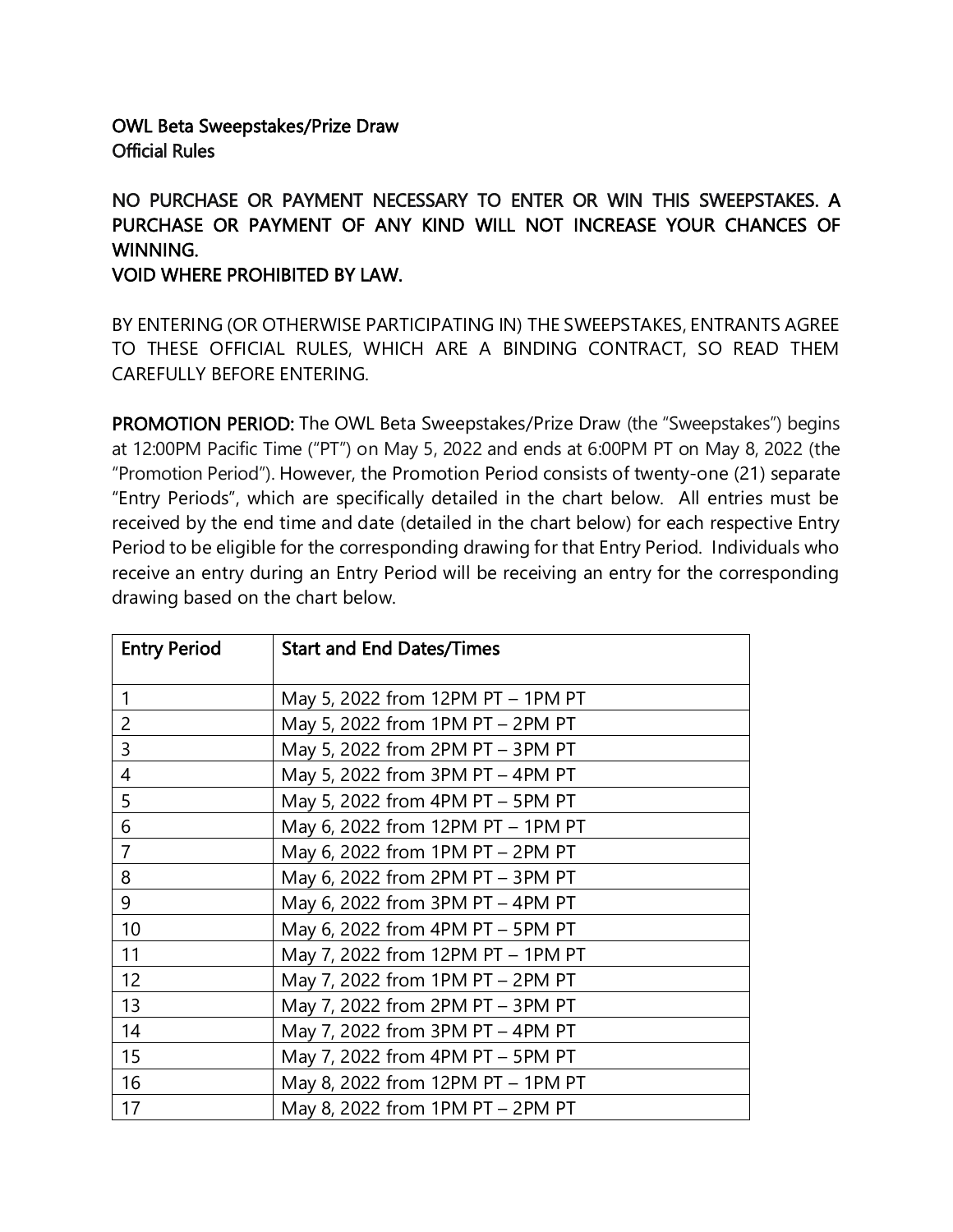|      | May 8, 2022 from 2PM PT - 3PM PT |
|------|----------------------------------|
| 19   | May 8, 2022 from 3PM PT - 4PM PT |
| - 20 | May 8, 2022 from 4PM PT - 5PM PT |
|      | May 8, 2022 from 5PM PT - 6PM PT |

Non-winning entries received for one (1) Entry Period drawing will not carry forward to subsequent Entry Period drawings. Entrants shall be solely responsible for ascertaining the relevant times in their applicable time zones.

CO-SPONSORS: The co-sponsors of this Sweepstakes are (collectively "Sponsors"):

The Overwatch League, LLC, 1 Blizzard Way, Irvine, CA 92618, USA.

Blizzard Entertainment, Inc. 1 Blizzard Way, Irvine, CA 92618, USA.

For additional help, please visit: <https://us.battle.net/support/en/help/>

YouTube is not a sponsor of this Sweepstakes.

ELIGIBILITY: The Sweepstakes is only open to legal residents of the fifty (50) United States, the District of Columbia, Canada (excluding Quebec), the United Kingdom, France, and South Korea who are at least eighteen (18) years of age or at least age of the majority in jurisdiction of residence, as of date of entry. Employees, agents, officers and directors of The Overwatch League, LLC, Blizzard Entertainment, Inc., teamDigital Promotions, Inc. ("teamDigital" and/or "Administrator"), YouTube and each of their respective parents, affiliates, subsidiaries, wholesalers, retailers, distributors, suppliers, advertising and promotion agencies (hereafter collectively, "Released Parties"), and each such individual's immediate family members (i.e., mother, father, sister, brother, child, husband, wife and their respective spouses, regardless of where they reside) and those living in their same households, whether or not related, are not eligible to participate or win. Void in Quebec, outside of the fifty (50) United States, the District of Columbia, Canada, the United Kingdom, France, South Korea and where prohibited by law. All applicable federal, state, provincial and local laws apply (where applicable). By accept a prize, entrants agree to these Official Rules and the decisions of the Sponsors, which are final and binding in all matters related to this Sweepstakes.

HOW TO ENTER: There are two (2) methods of entry: (1) viewing the Overwatch Live Stream, and (2) via email. During the Promotion Period, entrants will be asked to follow the instructions below for each entry method.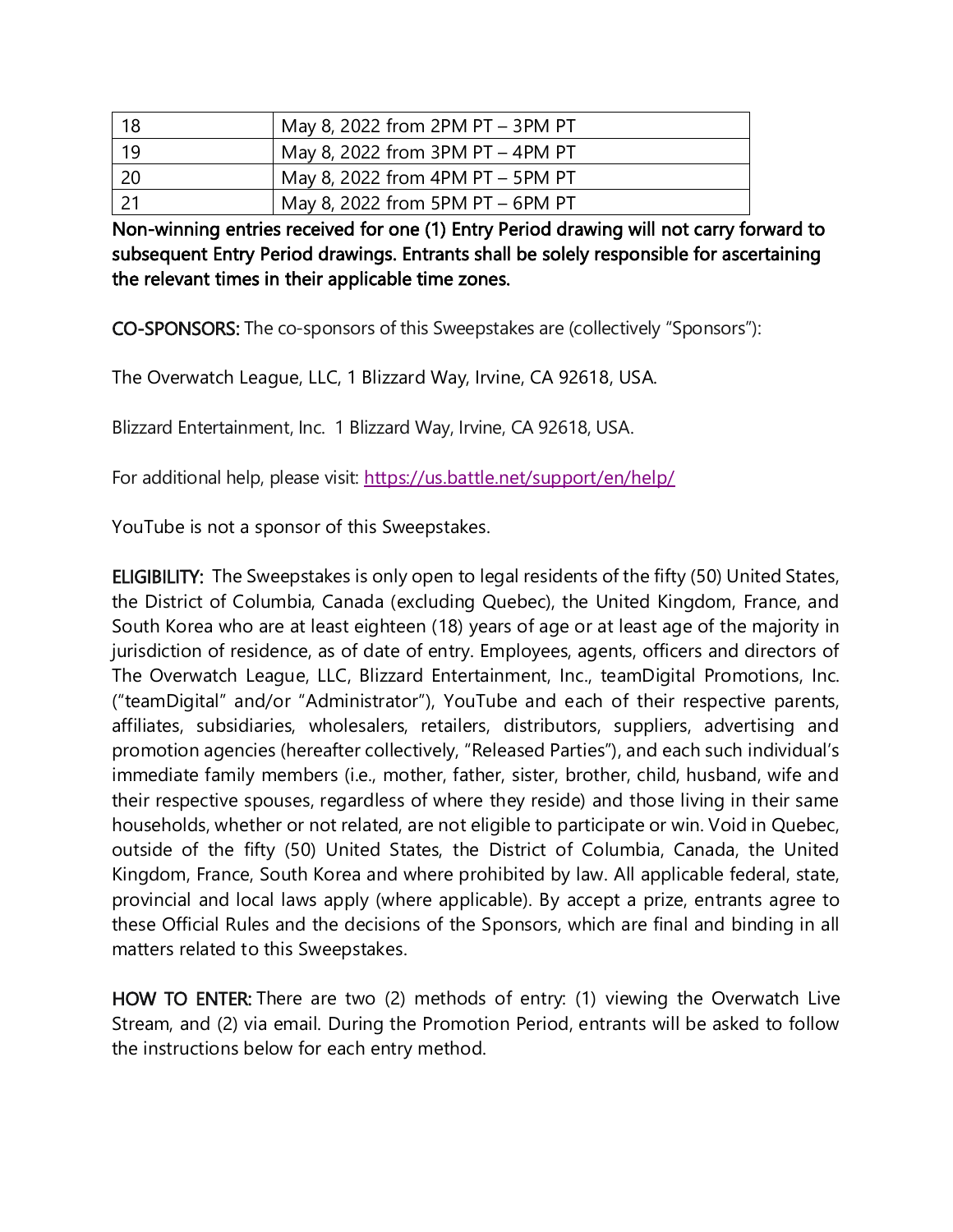Method #1: To enter using this method, you must have a Battle Net (Blizzard account) and a YouTube account. In addition, both accounts must be connected to each other. For instructions on how to connect your accounts, visit overwatchleague.com/rewards-guide. Throughout the Promotion Period, the Sponsors will live stream Opening Weekend games on youtube.com/overwatchleague. Once you have viewed a total of sixty (60) minutes of the live stream throughout the duration of the Promotion Period, you will receive one (1) entry in the applicable Entry Period in which you have viewed a minimum of one (1) minute of the live stream. If you do not have a YouTube account, you may register for one, for free, at YouTube.com. If you do not have a Blizzard account, please overwatchleague.com/viewership-rewards-guide and following the directions provided. Data and usage rates may apply to the download and use of the YouTube mobile application.

Method #2: To receive one (1) entry without viewing the Overwatch Live Stream, email your full name (first & last), date of birth, jurisdiction of residence, and Battle Net username (battle tag) to [OWLBeta@teamdigital.com](mailto:OWLBeta@teamdigital.com) with the subject "OWL Beta Sweepstakes Entry".

Limit one (1) entry per Entry Period regardless of the method of participation. Entries generated by a script, computer programs, macro, programmed, robotic or other automated means are void and may be disqualified. Entries that are in excess of the stated limits, incomplete, illegible, corrupted, damaged, destroyed, forged, false, lost, late or misdirected, deceptive or otherwise not in compliance with the Official Rules may be disqualified from the Sweepstakes. Entries submitted by entrants who do not meet the eligibility requirements (including all requirements with respect to age and residence) are void. Sweepstakes participation is not tied to or contingent upon any other arrangement between entrant and Sponsors, or any of their affiliates or subsidiaries. In the event of a dispute over the identity of an entrant, entry will be deemed submitted by the registered account holder of the email address associated with the entry. Winners may be required to show proof of being the registered account holder. Registered account holder is defined as the person assigned to an email address by an Internet access provider, online service provider or other organization responsible for assigning email addresses. In the event a dispute regarding the identity of the individual who actually submitted an entry cannot be resolved to Sponsors' satisfaction, the affected entry will be deemed ineligible. The Sponsors' designated database clock will be the official timekeeper for this Sweepstakes. Participation in this Sweepstakes is not conditioned upon entrant's past or anticipated future use of other items or services provided through the Sponsors. Those who do not follow all of the instructions or abide by these Official Rules or other instructions of Sponsors may be disqualified.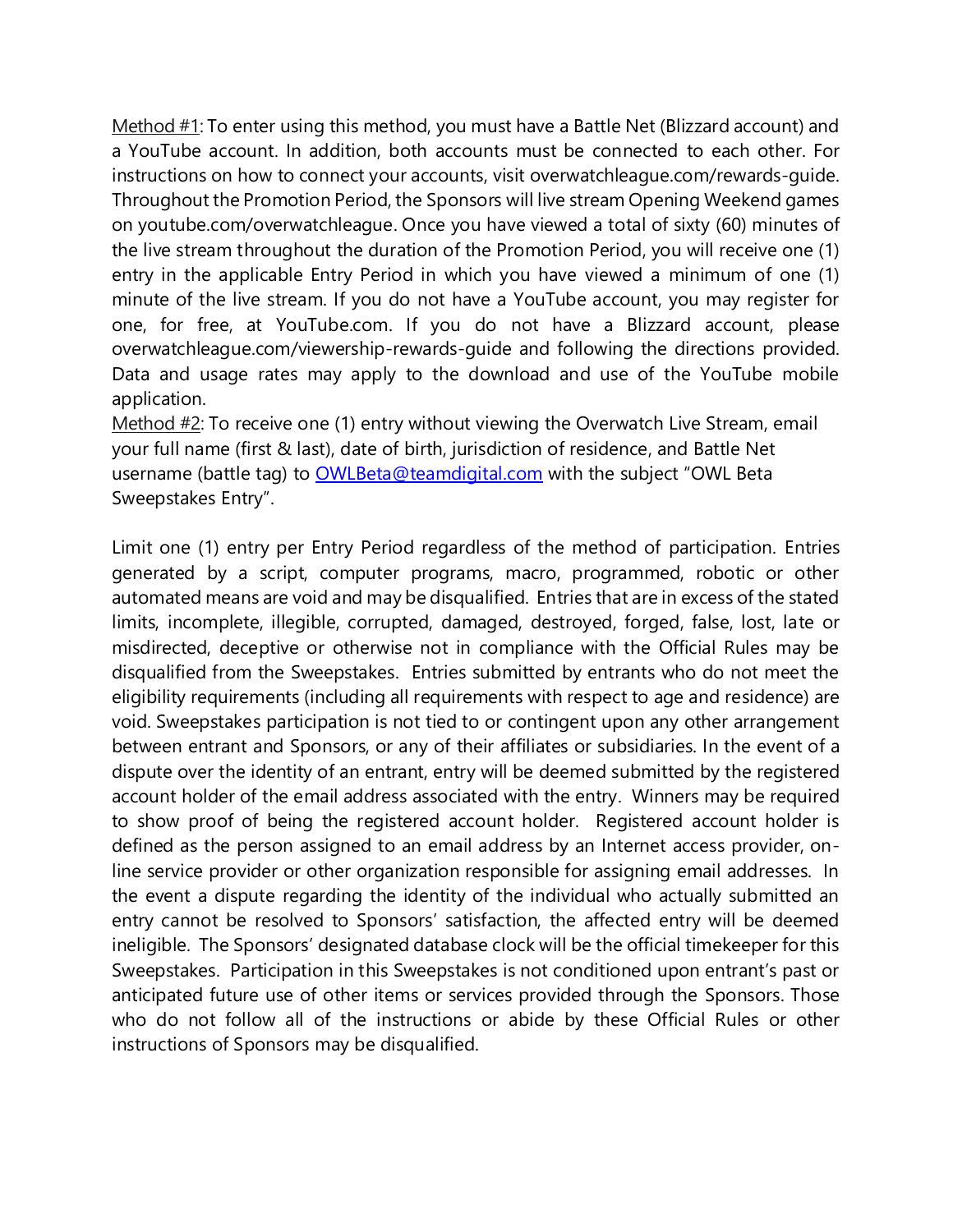SELECTION OF POTENTIAL WINNERS/ODDS OF WINNING: Potential winners will be selected in twenty-two individual random drawings on or about May 9, 2022 from among all eligible entries received for each Entry Period. Drawings will be conducted by Sponsors, whose decisions will be binding in all matters relating to this Sweepstakes. The potential prize winners will be notified by Sponsors by email within 24 hours of the winner selection date. Released Parties are not responsible for false, incorrect, changed, or incomplete contact information. Notification is deemed to have occurred immediately upon sending of an email except in the case of an error committed by the Sponsors. The Released Parties are not responsible for electronic communications that are undeliverable as a result of any form of active or passive filtering of any kind, or insufficient space in entrant's email account to receive email messages. Odds of winning will depend on the total number of eligible entries received for each Entry Period. Sponsors' decisions are binding on all matters relating to this Sweepstakes. If any potential prize winner is found to be ineligible, or if he or she has not complied with these Official Rules, or if the potential prize winner declines a prize for any reason prior to award, such potential winner may be disqualified and an alternate potential winner may be selected. Released Parties are not responsible for and shall not be liable for late, lost, damaged, intercepted, misdirected, or unsuccessful efforts to notify the potential winners provided that no fault or omission is attributable to them. Non-compliance with these Official Rules in any way, the inability to contact any potential prize winner (as specified above) or return of the prize notification as non-deliverable may result in disqualification and, at Sponsors' discretion, the awarding of the prize to an alternate potential winner in a random drawing from among all remaining entries received for the applicable Entry Period.

THIRTY-ONE THOUSAND FIVE HUNDRED (31,500) PRIZES (ONE THOUSAND FIVE HUNDRED (1,500) PER ENTRY PERIOD): Each prize winner will receive limited-time access (beginning on or around 5/9 and ending in approximately seven (7) days) to the Overwatch 2 PvP (Player versus Player) Beta program on PC which is run and operated by the Overwatch game team at Blizzard. Each prize winner must have a Blizzard account in order to redeem and use their prize. Details for the Beta can be found at playoverwatch.com/beta. Given the unique nature of this prize, there is no retail value associated with each prize.

PRIZE CONDITIONS: Prizes are non-transferable, with no cash redemptions, equivalents or substitutions. Prize details and availability are subject to change and prize provider's rules and restrictions, and in the event that Sponsors are unable to provide the winner with his or her prize(s) for reasons of Force Majeure, the Sponsors may elect to provide winners with an alternate prize of comparable or greater value. To the extent permissible under applicable law(s), all prize(s) are awarded "AS IS" and without warranty of any kind, express or implied (including, without limitation, any implied warranty of merchantability or fitness for a particular purpose). Unclaimed prize(s) will be forfeited. Released Parties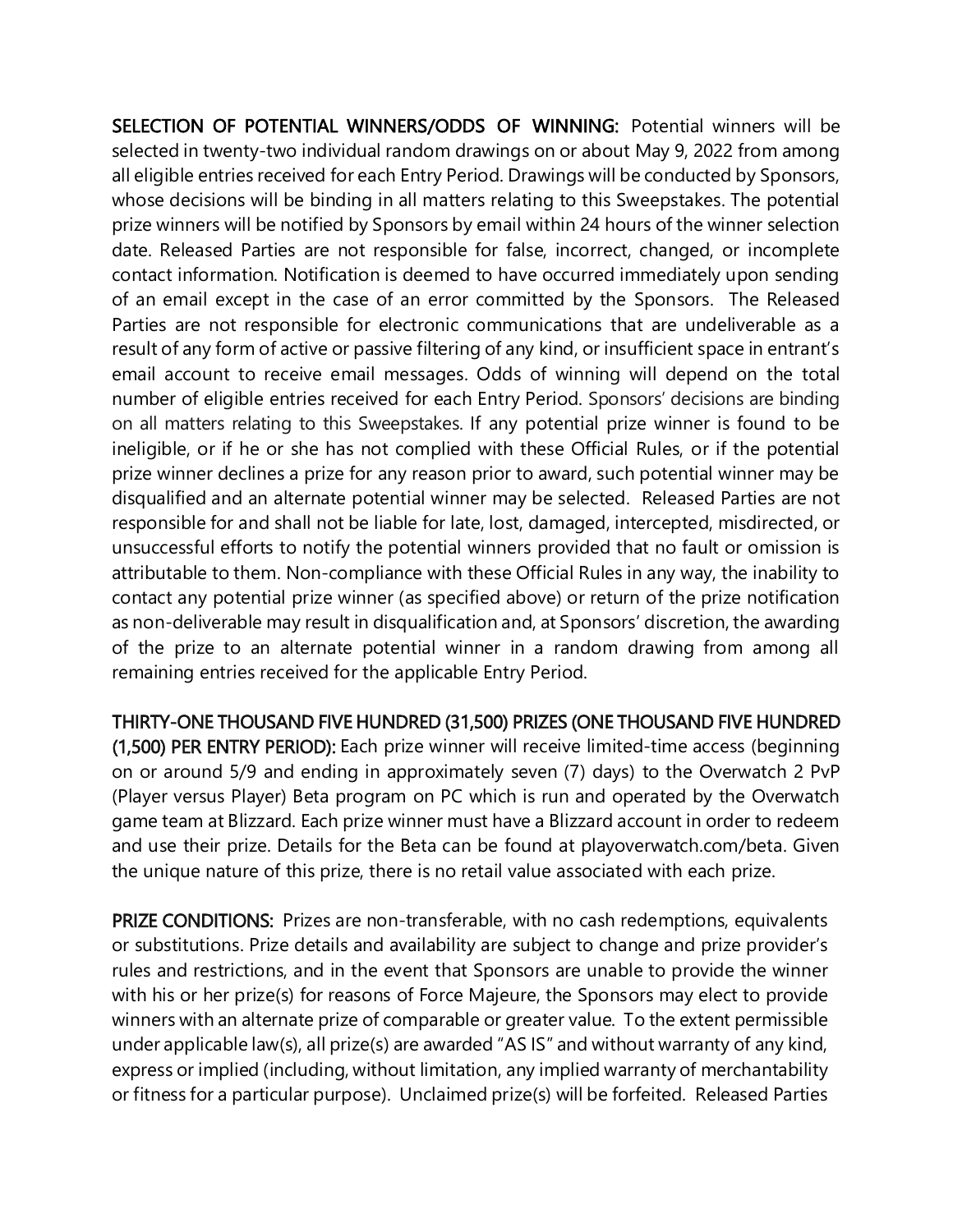are not responsible for and will not replace any lost, mutilated or stolen prize(s) or any prize that is undeliverable or does not reach the winner because of an incorrect or changed address provided that no fault or omission is attributable to them. If a winner does not accept or use the prize, the unaccepted or unused part of the prize will be forfeited and the Released Parties will have no further obligation with respect to that prize or portion of the prize. No more than the stated prize(s) will be awarded. Limit of one (1) prize per person and per email.

TAMPERING WITH SWEEPSTAKES: Where no fault or omission is attributable to them, Released Parties are not responsible for the actions of entrants in connection with the Sweepstakes, including entrants' attempts to circumvent the Official Rules or otherwise interfere with the administration, security, fairness, integrity or proper conduct of the Sweepstakes. Persons found tampering with or abusing any aspect of this Sweepstakes, or whom Sponsors believe to be causing malfunction, error, disruption or damage may be disqualified. Additionally, any attempt to cheat the Sweepstakes may result in immediate disqualification of the entrant, as well as other possible consequences, including disqualification from any and all existing and future sweepstakes. ANY ATTEMPT BY A PERSON TO DAMAGE ANY WEBSITE (INCLUDING ANY SOCIAL MEDIA PLATFORM OR APPLICATION) OR UNDERMINE THE LEGITIMATE OPERATION OF THIS SWEEPSTAKES MAY BE A VIOLATION OF CRIMINAL AND CIVIL LAWS AND SHOULD SUCH AN ATTEMPT BE MADE, SPONSORS RESERVE THE RIGHT TO SEEK ALL LEGAL AND EQUITABLE REMEDIES FROM AND AGAINST ANY SUCH PERSON TO THE FULLEST EXTENT PERMITTED BY LAW. Sponsors reserve the right, when necessary, to disqualify (or terminate the prize of) any individual who is found to be, or suspected of, acting in violation of these Official Rules, or to be acting in an unsportsmanlike, obscene, immoral or disruptive manner, or with the intent to annoy, abuse, threaten or harass any other person.

FORCE MAJEURE AND OTHER CAUSES FOR ADJUSTMENT / SUSPENSION / TERMINATION: In the event Sponsors are prevented from continuing with the Sweepstakes by any event beyond its control, including, but not limited to, fire, flood, epidemic, earthquake, explosion, labor dispute or strike, act of God or public enemy, communications or equipment failure, utility or service interruptions, riot or civil disturbance, terrorist threat or activity, war (declared or undeclared), interference with the Sweepstakes by any party, or any law, order, or regulation, order of any court or jurisdiction, or other cause not reasonably within Sponsors' control (each a "Force Majeure" event or occurrence), Sponsors shall have the right to suspend or terminate the Sweepstakes or prize. Sponsors additionally reserve the right: (a) suspend or terminate the Sweepstakes should causes beyond Sponsors' control corrupt or interfere with the administration, integrity, operation, security or proper play of the Sweepstakes; or (b) to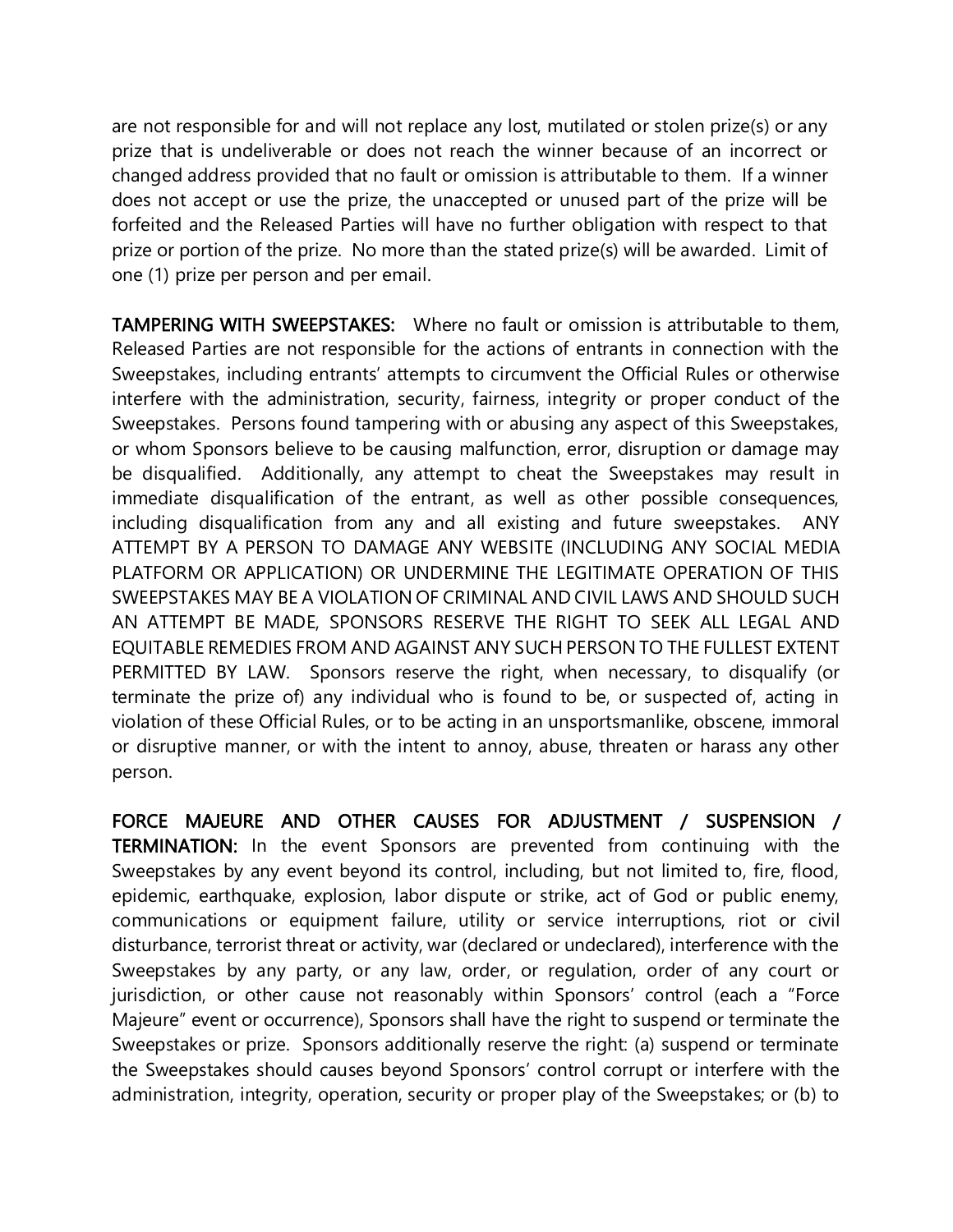disqualify any entrant found to be, or suspected of: (i) tampering with the entry process or the operation of the Sweepstakes; (ii) acting in violation of these Official Rules; or (iii) acting in an un-sportsmanlike manner.

DISCLAIMERS AND RELEASES: Some jurisdictions do not allow certain limitations of liability so some or all of the limitations of liability provisions in this Official Rules may not apply to you. Where no fault or omission is attributable to the Released Parties, entrant agrees to release, discharge, indemnify and hold harmless the Released Parties from and against any and all claims, liability, costs (including attorneys' fees), losses, damages, or injuries (up to and including bodily injury and death) of any kind arising out of or related to: (i) entrants' participation in the Sweepstakes; (ii) any acceptance, possession, misuse or use of any prize (including, without limitation, losses, damages or injuries to entrant's or any other person's equipment or other property, or to their persons); and (iii) the Released Parties' violation of rights of publicity or privacy, claims of defamation or portrayal in a false light or based on any claim of infringement of intellectual property. Entrants agree that the Released Parties have neither made nor will be in any manner responsible or liable for any warranty, representation or guarantee, express or implied, in fact or in law, in connection with any prize's quality or fitness for a particular purpose or with express warranties provided exclusively by a prize supplier that may be sent along with a prize. Entrants agree and that the Released Parties shall have no responsibility or liability for any technical malfunctions of the telephone network, computer online system, computer dating mechanism, computer equipment, software, or Internet service provider utilized by Sponsors interruption or inability to access the website, application or any online service via the Internet due to hardware or software compatibility problems; any damage to participant's (or any third person's) computer and/or its contents related to or resulting from any part of the Sweepstakes; any lost/delayed data transmissions, omissions, interruptions, viruses, bugs, defects; and/or any other errors or malfunctions, where no fault or omission is attributable to the Released Parties. FOR UK ENTRANTS ONLY: Notwithstanding anything elsewhere in these Official Rules, no person's or entity's liability for death or personal injury caused by its negligence shall be limited in any way, and nor shall their liability for fraud, for mandatory statutory consumer warranties or for any other matter where liability may not as a matter of law be limited or excluded.

GOVERNING LAW: All issues and questions concerning the construction, validity, interpretation and enforceability of these Official Rules, or the rights and obligations of participant and Sponsors in connection with the Sweepstakes, shall be governed by, and construed in accordance with, the substantive laws of the State of California, USA (or France for residents of France/ or applicable UK laws for UK residents).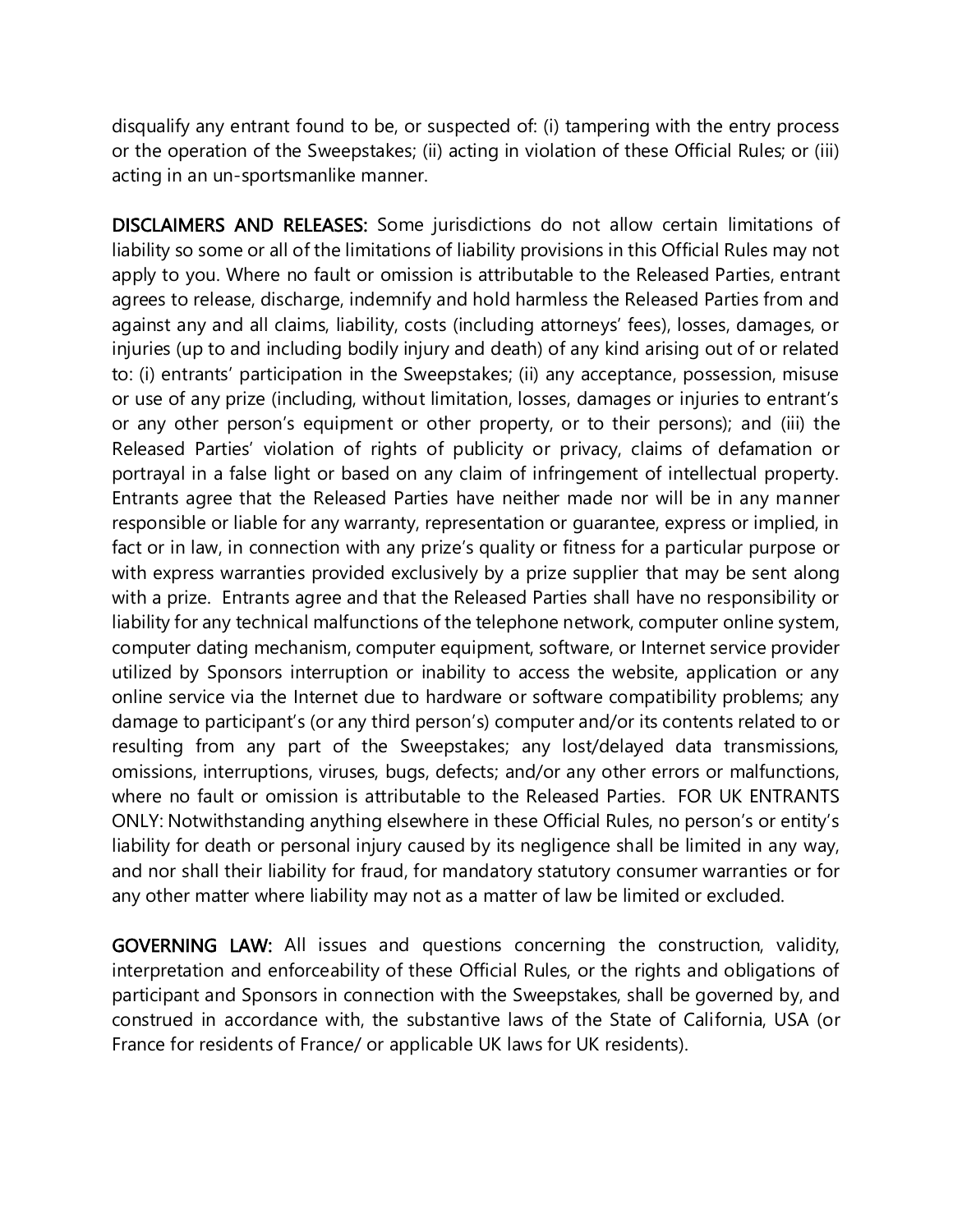JURISDICTION: The courts of France shall have exclusive jurisdiction to hear any dispute or claim arising in association with the Sweepstakes, the prize awarded or these Official Rules.

ARBITRATION (NOT APPLICABLE TO RESIDENTS OF THE UNITED KINGDOM, OR FRANCE UNLESS OTHERWISE INDICATED): Except where prohibited by law, as a condition of participating in this Sweepstakes, participant agrees that (1) any and all disputes and causes of action arising out of or connected with this Sweepstakes, or the prize awarded, shall be resolved individually, without resort to any form of class action, and exclusively by final and binding arbitration under the rules of the American Arbitration Association and held at the AAA regional office nearest the entrant; (2) the Federal Arbitration Act shall govern the interpretation, enforcement and all proceedings at such arbitration; and (3) judgment upon such arbitration award may be entered in any court having jurisdiction. For residents of France: the courts of France shall have exclusive jurisdiction to hear any dispute or claim arising in association with the Sweepstakes, the prize awarded or these Official Rules. Under no circumstances will participant be permitted to obtain awards for, and participant hereby waives all rights to claim, punitive, incidental or consequential damages, or any other damages, including attorneys' fees, other than entrant's actual outof-pocket expenses (i.e., costs associated with participating in this Sweepstakes), and entrant further waives all rights to have damages multiplied or increased.

ENTRY INFORMATION AND SWEEPSTAKES COMMUNICATIONS: Blizzard Entertainment, Inc., as data controller, processes entrants' personal data solely for the purposes of managing their participation to this Sweepstakes. The legal basis for this processing is the performance of a contract (these Rules) to which the Entrant is a party. In accordance with article 49 of the EU General Data Protection Regulation (GDPR), the Entrants are informed that Sponsors which are located in the United States, a country that does not offer an adequate level of protection (which means that there might not be in this country a supervisory authority and/or data processing principles and/or data subject rights equivalent to those granted to data subjects in the EU), collects personal data from entrants when they register into the Sweepstakes in order to administer it and to deliver the prizes. Regarding the legal basis of such transfers, the transfer is necessary for the performance of a contract (this sweeptsakes) between the Entrants and the controller (art 49.1.b of the GDPR).

Sponsors are entitled to obtain and deliver the entrant's name, email and other information to third parties for the purpose of administering this Sweepstakes and to comply with applicable laws, regulations and rules. Any information entrants provide to Sponsors may be used to communicate with entrant in relation to this Sweepstakes. The